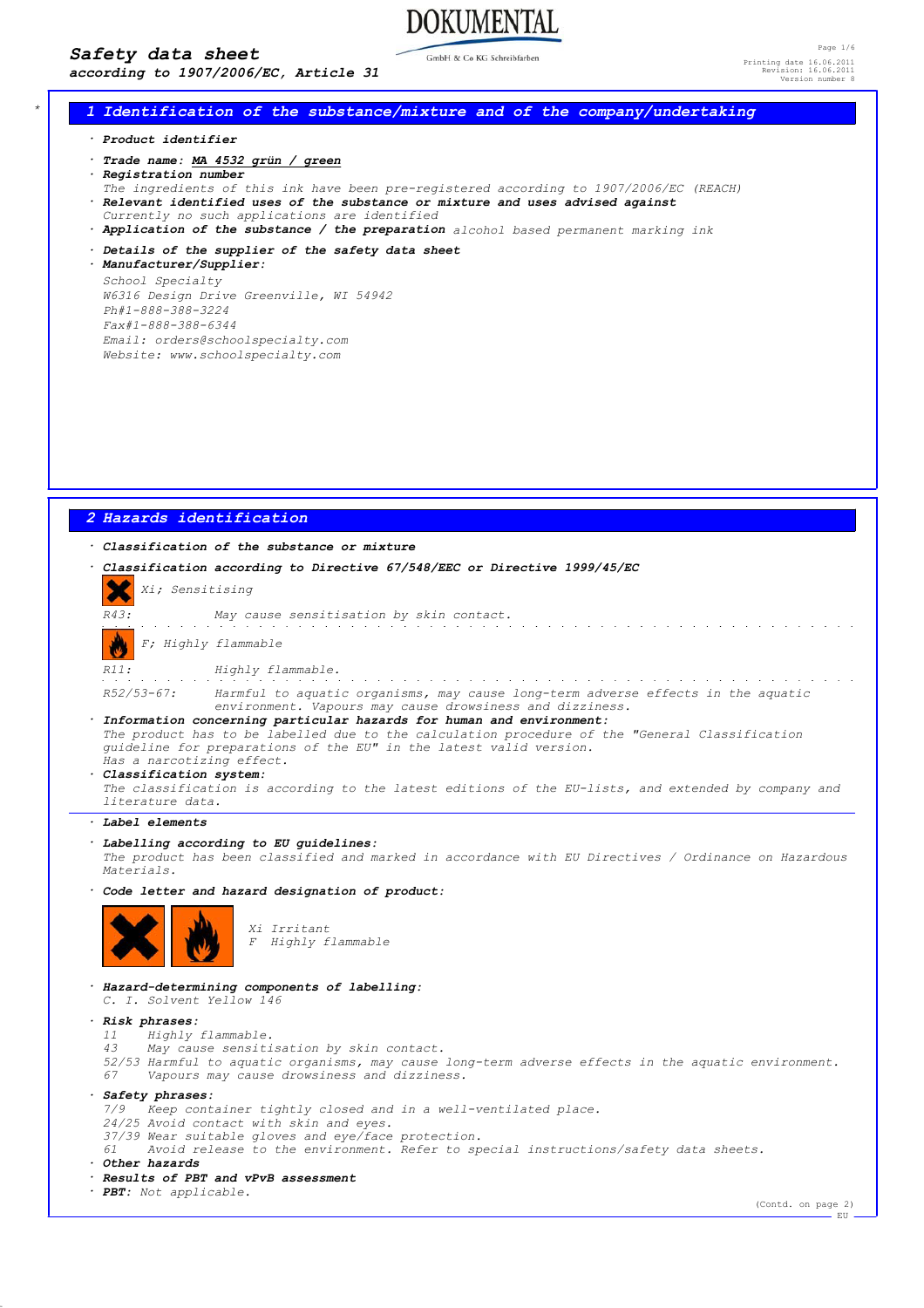*according to 1907/2006/EC, Article 31*

GmbH & Co KG Schreibfarben

**DOKUMENTAL** 

*Trade name: MA 4532 grün / green*

(Contd. of page 1)

*· vPvB: Not applicable.*

## *\* 3 Composition/information on ingredients*

#### *· Chemical characterization: Mixtures*

*Mixture of the following substances, containing non-hazardous substances and colouring agents. · Description: Mixture of substances listed below with nonhazardous additions.*

| Dangerous components: |                                                                                           |                        |
|-----------------------|-------------------------------------------------------------------------------------------|------------------------|
| $CAS: 64-17-5$        | ethano1                                                                                   | $25 - 50$ <sup>8</sup> |
| EINECS: 200-578-6     | F R11                                                                                     |                        |
|                       | $\circledR$ Flam. Lig. 2, H225                                                            |                        |
| $CAS: 107-98-2$       | 1-Methoxy-2-propanol                                                                      | $25 - 50%$             |
| EINECS: 203-539-1     | $R10 - 67$                                                                                |                        |
|                       | $\circledcirc$ Flam. Liq. 3, H226; $\circledcirc$ STOT SE 3, H336                         |                        |
| $CAS: 68411 - 04 - 1$ | C. I. Solvent Blue 51                                                                     | $2.5 - 108$            |
| EINECS: 270-096-9     | R52/53                                                                                    |                        |
|                       | Aquatic Chronic 3, H412                                                                   |                        |
| $CAS: 94279-65-9$     | C. I. Solvent Yellow 146                                                                  | < 2,5                  |
|                       | X Xi R36; X Xi R43; X N R51/53                                                            |                        |
|                       | Aquatic Chronic 2, H411; $\Diamond$ Eye Irrit. 2, H319; Skin Sens. 1, H317                |                        |
|                       | . Additional information: For the wording of the listed risk phrases refer to section 16. |                        |

*\* 4 First aid measures*

*· Description of first aid measures*

- *· After inhalation:*
	- *Supply fresh air and to be sure call for a doctor.*
- *In case of unconsciousness place patient stably in side position for transportation.*
- *· After skin contact: Immediately wash with water and soap and rinse thoroughly.*
- *· After eye contact: Rinse opened eye for several minutes under running water. Then consult a doctor.*
- *· After swallowing: If symptoms persist consult doctor.*
- *· Information for doctor:*
- *· Most important symptoms and effects, both acute and delayed*
- *No further relevant information available.*
- Indication of any immediate medical attention and special treatment needed

# *No further relevant information available.*

# *\* 5 Firefighting measures*

- *· Extinguishing media*
- *· Suitable extinguishing agents: CO2, sand, extinguishing powder. Do not use water.*
- *· For safety reasons unsuitable extinguishing agents:*
- *Water*
- *Water with full jet*
- *· Special hazards arising from the substance or mixture No further relevant information available.*
- *· Advice for firefighters*
- *· Protective equipment: No special measures required.*

# *\* 6 Accidental release measures*

- *· Personal precautions, protective equipment and emergency procedures Wear protective equipment. Keep unprotected persons away. Wear protective clothing. · Environmental precautions: Prevent seepage into sewage system, workpits and cellars. Inform respective authorities in case of seepage into water course or sewage system. Do not allow to enter sewers/ surface or ground water. · Methods and material for containment and cleaning up: Absorb with liquid-binding material (sand, diatomite, acid binders, universal binders, sawdust). Ensure adequate ventilation. Do not flush with water or aqueous cleansing agents · Reference to other sections See Section 7 for information on safe handling.*
- *See Section 8 for information on personal protection equipment. See Section 13 for disposal information.*

(Contd. on page 3)

**EU**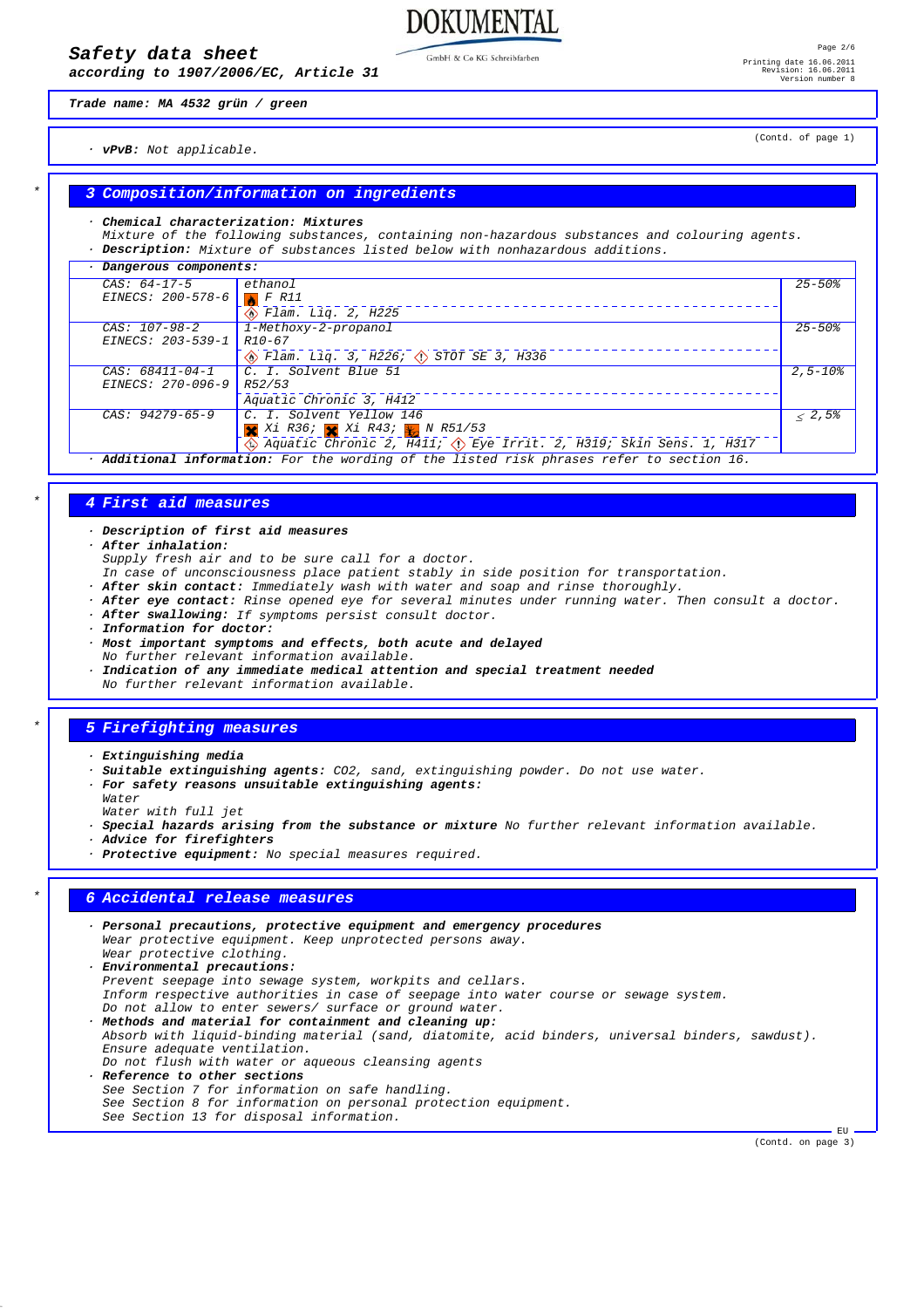*according to 1907/2006/EC, Article 31*

GmbH & Co KG Schreibfarber

**DOKUMENTAL** 

### *Trade name: MA 4532 grün / green*

(Contd. of page 2)

# *\* 7 Handling and storage*

#### *· Handling:*

- *· Precautions for safe handling Ensure good ventilation/exhaustion at the workplace. Prevent formation of aerosols. -*
- *· Information about fire and explosion protection: Keep ignition sources away - Do not smoke. Protect against electrostatic charges.*
- *· Conditions for safe storage, including any incompatibilities*
- *· Storage:*
- *· Requirements to be met by storerooms and receptacles: Store in a cool location.*
- *· Information about storage in one common storage facility: Not required.*
- *· Further information about storage conditions: Keep container tightly sealed. Store in cool, dry conditions in well sealed receptacles.*
- *· Specific end use(s) No further relevant information available.*

## *\* 8 Exposure controls/personal protection*

*· Additional information about design of technical facilities: No further data; see item 7.*

*· Control parameters*

*· Ingredients with limit values that require monitoring at the workplace:*

*107-98-2 1-Methoxy-2-propanol (25-50%) IOELV Short-term value: 568 mg/m³, 150 ppm Long-term value: 375 mg/m³, 100 ppm*

*Skin*

*· Additional information: The lists valid during the making were used as basis.*

- *· Exposure controls*
- *· Personal protective equipment:*
- *· General protective and hygienic measures:*

*Immediately remove all soiled and contaminated clothing Wash hands before breaks and at the end of work.*

- *· Respiratory protection:*
- *In case of brief exposure or low pollution use respiratory filter device. In case of intensive or longer exposure use self-contained respiratory protective device.*
- *· Protection of hands:*



*Protective gloves*

*The glove material has to be impermeable and resistant to the product/ the substance/ the preparation.*

*Due to missing tests no recommendation to the glove material can be given for the product/ the preparation/ the chemical mixture.*

*Selection of the glove material on consideration of the penetration times, rates of diffusion and the degradation*

*· Material of gloves*

*The selection of the suitable gloves does not only depend on the material, but also on further marks of quality and varies from manufacturer to manufacturer. As the product is a preparation of several substances, the resistance of the glove material can not be calculated in advance and has therefore to be checked prior to the application.*

- *· Penetration time of glove material*
- *The exact break trough time has to be found out by the manufacturer of the protective gloves and has to be observed.*
- *· Eye protection:*



*Tightly sealed goggles*

# *\* 9 Physical and chemical properties*

- *· Information on basic physical and chemical properties*
- *· General Information*
- *· Appearance:*

*Form: Fluid*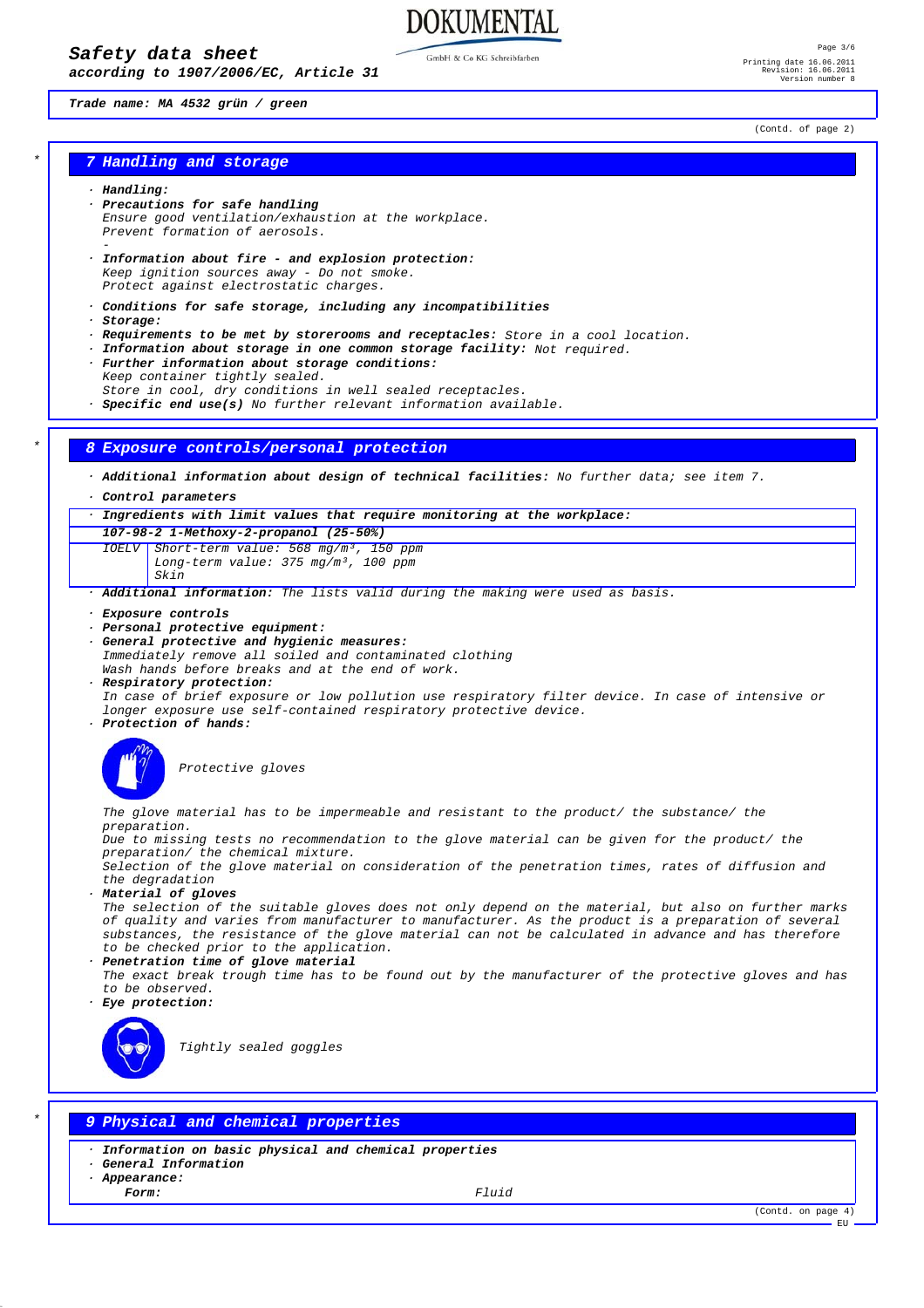# *Safety data sheet*

*according to 1907/2006/EC, Article 31*

**DOKUMENTAL** 

*Trade name: MA 4532 grün / green*

|                                                     | (Contd. of page 3)                                                                             |
|-----------------------------------------------------|------------------------------------------------------------------------------------------------|
| Colour:                                             | According to product specification                                                             |
| · Odour:<br>Odour threshold:                        | Product specific<br>Not determined.                                                            |
|                                                     |                                                                                                |
| · Important information on protection of health and |                                                                                                |
| environment, and on safety.                         |                                                                                                |
| $.$ $pi$ -value:                                    | Not determined.                                                                                |
| · Change in condition                               |                                                                                                |
| Melting point/Melting range:                        | Undetermined.                                                                                  |
| Boiling point/Boiling range:                        | 780C                                                                                           |
| · Flash point:                                      | $13^{\circ}C$                                                                                  |
| · Flammability (solid, gaseous):                    | Not applicable.                                                                                |
| · Ignition temperature:                             | $287$ °C                                                                                       |
| · Decomposition temperature:                        | Not determined.                                                                                |
| · Self-igniting:                                    | Product is not selfigniting.                                                                   |
| Danger of explosion:                                | Product is not explosive. However, formation of<br>explosive air/vapour mixtures are possible. |
| · Explosion limits:                                 |                                                                                                |
| Lower:                                              | 1.7 Vol %                                                                                      |
| Upper:                                              | 15,0 Vol %                                                                                     |
| · Vapour pressure at 20°C:                          | $59$ $hPa$                                                                                     |
| Density at 20°C:                                    | 0,88 $q/cm^3$                                                                                  |
| · Relative density                                  | Not determined.                                                                                |
| · Vapour density<br>· Evaporation rate              | Not determined.<br>Not determined.                                                             |
|                                                     |                                                                                                |
| · Solubility in / Miscibility with<br>water:        | Not miscible or difficult to mix.                                                              |
| · Segregation coefficient (n-octanol/water):        | Not determined.                                                                                |
| · Viscosity:                                        |                                                                                                |
| Dynamic at 20°C:                                    | 4 mPas                                                                                         |
| Kinematic:                                          | Not determined.                                                                                |
| · Solvent content:                                  |                                                                                                |
| Organic solvents:                                   | $85,0$ %                                                                                       |
| Solids content:                                     | 15.0%                                                                                          |
| Other information                                   | No further relevant information available.                                                     |

## *10 Stability and reactivity*

*· Reactivity*

- *· Chemical stability*
- *· Thermal decomposition / conditions to be avoided:*
- *No decomposition if used according to specifications.*
- *· Possibility of hazardous reactions No dangerous reactions known.*
- *· Conditions to avoid No further relevant information available.*
- *· Incompatible materials: No further relevant information available.*
- *· Hazardous decomposition products: No dangerous decomposition products known.*

# *11 Toxicological information*

- *· Information on toxicological effects*
- *· Acute toxicity:*
- *· Primary irritant effect:*
- *· on the skin: No irritant effect.*
- *· on the eye: No irritating effect.*
- *· Sensitization: Sensitization possible through skin contact.*
- *· Additional toxicological information: The product shows the following dangers according to the calculation method of the General EU Classification Guidelines for Preparations as issued in the latest version: Irritant*

(Contd. on page 5)

 $-$  EU.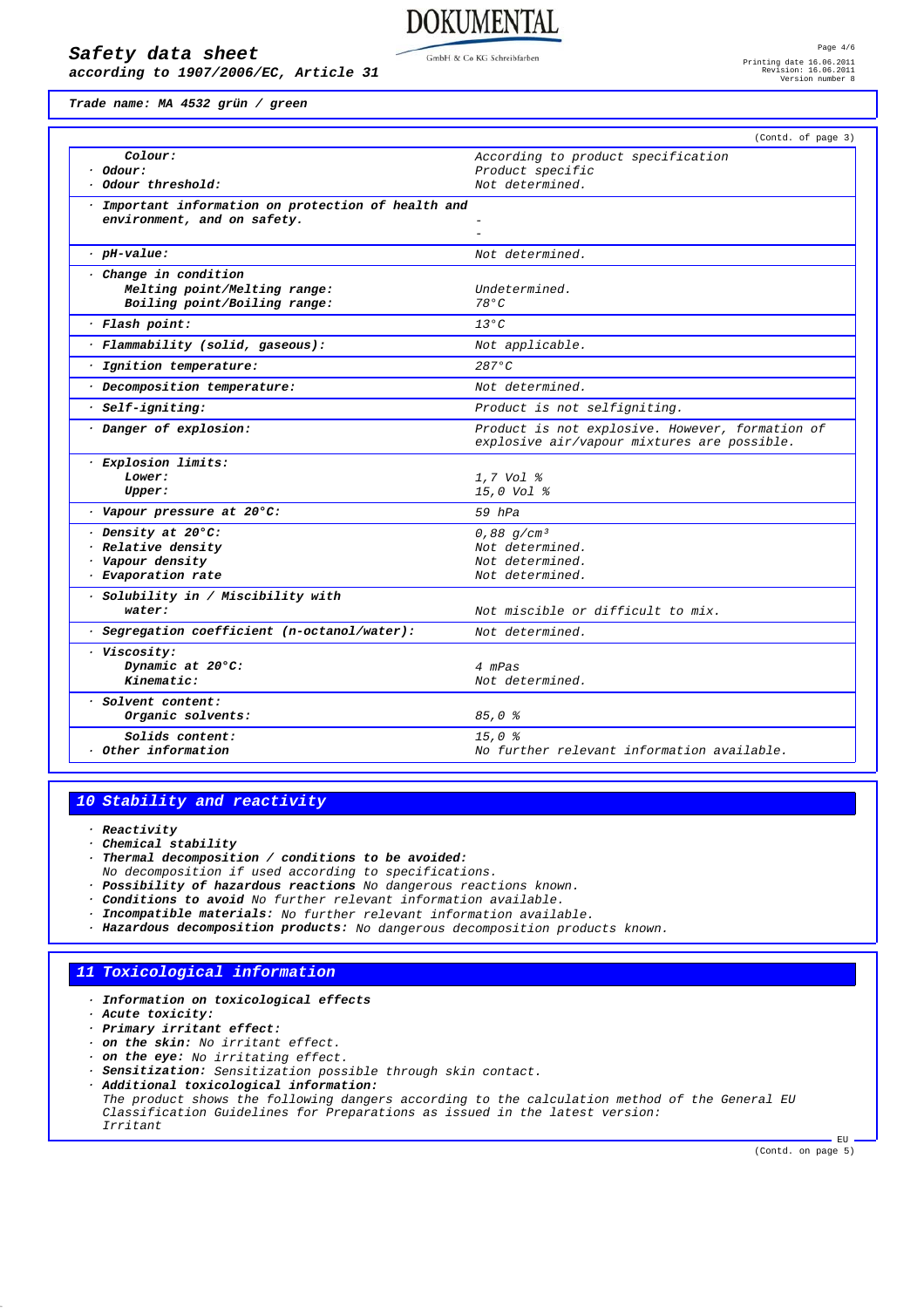*according to 1907/2006/EC, Article 31*

GmbH & Co KG Schreibfarben

**DOKUMENTAL** 

Page 5/6 Printing date 16.06.2011 Revision: 16.06.2011 Version number 8

*Trade name: MA 4532 grün / green*

# *\* 12 Ecological information*

## *· Toxicity*

- *· Acquatic toxicity:*
- *94279-65-9 C. I. Solvent Yellow 146 Oral LC50 / 48h 2,000-5,000 mg/l (rat)*
- 
- *· Persistence and degradability No further relevant information available.*
- *· Behaviour in environmental systems:*
- *· Bioaccumulative potential No further relevant information available.*
- *· Mobility in soil No further relevant information available.*
- *· Ecotoxical effects:*
- *· Remark: Harmful to fish*
- *· Additional ecological information:*
- *· General notes:*
- *Water hazard class 1 (German Regulation) (Self-assessment): slightly hazardous for water Do not allow undiluted product or large quantities of it to reach ground water, water course or sewage system.*
- *Harmful to aquatic organisms*
- *· Results of PBT and vPvB assessment*
- *· PBT: Not applicable.*
- *· vPvB: Not applicable.*
- *· Other adverse effects No further relevant information available.*

# *13 Disposal considerations*

*· Waste treatment methods*

- *· Recommendation*
- *Must not be disposed together with household garbage. Do not allow product to reach sewage system. · European waste catalogue*

| 08 00 00 WASTES FROM THE MANUFACTURE, FORMULATION, SUPPLY AND USE (MFSU) OF COATINGS (PAINTS, |
|-----------------------------------------------------------------------------------------------|
| VARNISHES AND VITREOUS ENAMELS), ADHESIVES, SEALANTS AND PRINTING INKS                        |
| $\overline{08}$ 01 00   wastes from MFSU and removal of paint and varnish                     |
|                                                                                               |

*08 01 13\* sludges from paint or varnish containing organic solvents or other dangerous substances*

*· Uncleaned packaging:*

*· Recommendation: Disposal must be made according to official regulations.*

## *\* 14 Transport information*

| · Land transport ADR/RID (cross-border) |                             |
|-----------------------------------------|-----------------------------|
|                                         |                             |
| · ADR/RID class:                        | 3 (F1) Flammable liquids.   |
| · Danger code (Kemler):                 | 33                          |
| · UN-Number:                            | 1263                        |
| · Packaging group:                      | ΙI                          |
| · Hazard label                          | 3                           |
| · UN proper shipping name: 1263 PAINT   |                             |
| · Limited quantities (LQ) 5L            |                             |
| $\cdot$ Tunnel restriction code $D/E$   |                             |
| · Maritime transport IMDG:              |                             |
|                                         |                             |
| · IMDG Class:                           | $\overline{3}$              |
| · UN Number:                            | 1263                        |
| · Label                                 | $\mathbf{3}$                |
| · Packaging group:                      | II                          |
| · EMS Number:                           | $F\text{-}E$ , $S\text{-}E$ |
| · Marine pollutant:                     | No                          |
|                                         | (Contd. on page 6)          |

(Contd. of page 4)

EU